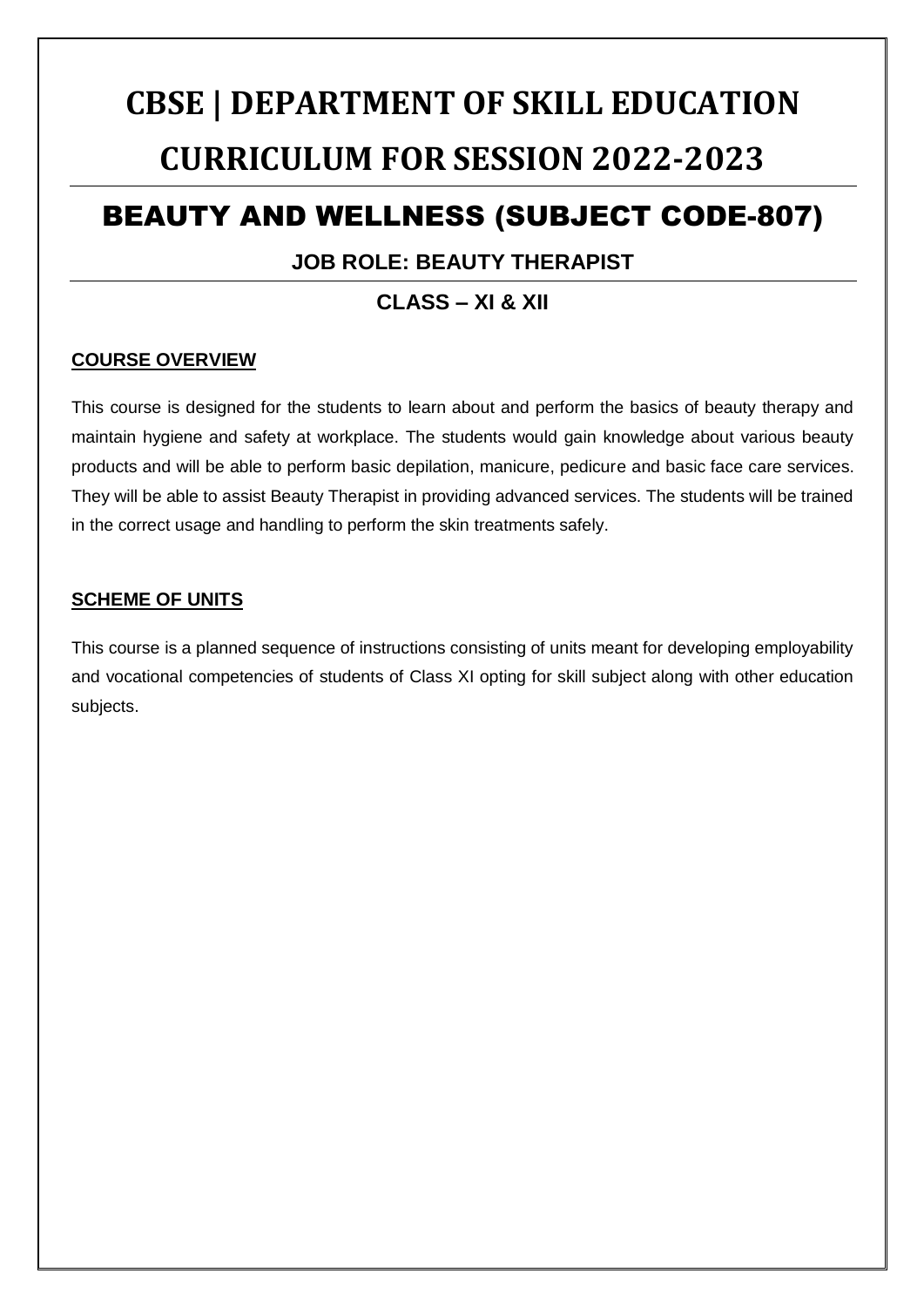# BEAUTY AND WELLNESS (SUBJECT CODE-807)

## **CLASS – XI (SESSION 2022-2023)**

Total Marks:  $100$  (Theory  $-60+$  Practical  $-40$ )

|                            | <b>UNITS</b>                                                                 |               | <b>NO. OF HOURS</b><br>for Theory and<br><b>Practical</b> | <b>MAX. MARKS</b><br>for Theory and<br><b>Practical</b> |
|----------------------------|------------------------------------------------------------------------------|---------------|-----------------------------------------------------------|---------------------------------------------------------|
|                            | <b>Employability Skills</b>                                                  |               |                                                           |                                                         |
|                            | Unit 1: Communication Skills-III                                             | 10            |                                                           | $\overline{2}$                                          |
|                            | Unit 2: Self-Management Skills-III                                           | 10            |                                                           | $\overline{2}$                                          |
| Part A                     | Unit 3 : ICT Skills-III                                                      | 10            |                                                           | $\overline{2}$                                          |
|                            | Unit 4 : Entrepreneurial Skills-III                                          |               | 15                                                        | $\overline{2}$                                          |
|                            | Unit 5 : Green Skills-III                                                    | 05            |                                                           | $\overline{2}$                                          |
|                            | <b>Total</b>                                                                 |               | 50                                                        | 10                                                      |
|                            | <b>Subject Specific Skills</b>                                               | <b>Theory</b> | <b>Practical</b>                                          | <b>Marks</b>                                            |
| <u>ന</u>                   | Unit 1: Introduction to Beauty and Wellness<br>Industry and Beauty Therapy   | 10            | 20                                                        | 25                                                      |
|                            | Unit 2: Skin Care Services                                                   | 20            | 40                                                        |                                                         |
| Part                       | Unit 3: Manicure and Pedicure Services                                       | 10            | 40                                                        | 25                                                      |
|                            | Unit 4 : Depilation Services                                                 | 10            | 35                                                        |                                                         |
|                            | <b>Total</b>                                                                 | 50            | 130                                                       | 50                                                      |
|                            | <b>Practical Work</b>                                                        |               |                                                           |                                                         |
|                            | <b>Practical Examination</b>                                                 |               |                                                           | 15                                                      |
| ご<br>$\boldsymbol{\varpi}$ | <b>Written Test</b>                                                          |               |                                                           | 10                                                      |
| ൨                          | Viva Voce                                                                    |               |                                                           | 10                                                      |
|                            | <b>Total</b>                                                                 |               |                                                           | 35                                                      |
| Part D                     | <b>Project Work /Field Visit /Practical</b><br><b>File/Student Portfolio</b> | 15            |                                                           | 05                                                      |
|                            | <b>Total</b>                                                                 |               |                                                           | 05                                                      |
|                            | <b>GRAND TOTAL</b>                                                           |               | 260                                                       | 100                                                     |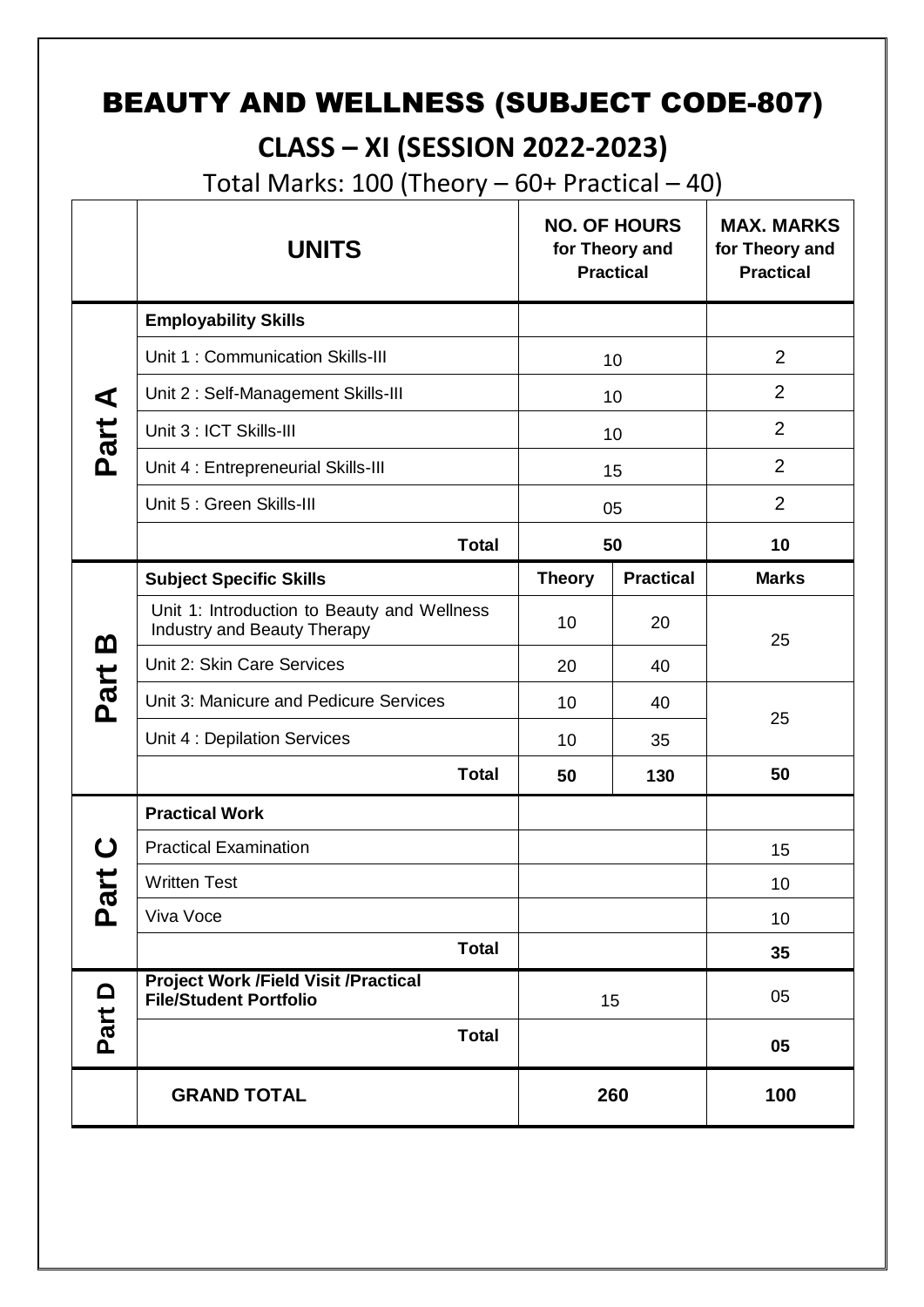# BEAUTY AND WELLNESS (SUBJECT CODE-807)

## **CLASS – XII (SESSION 2022-2023)**

Total Marks:  $100$  (Theory  $-60+$  Practical  $-40$ )

|          | <b>UNITS</b>                                                           |               | NO. OF<br><b>HOURS</b><br>for Theory and<br><b>Practical</b> | <b>MAX. MARKS</b><br>for Theory and<br><b>Practical</b> |
|----------|------------------------------------------------------------------------|---------------|--------------------------------------------------------------|---------------------------------------------------------|
|          | <b>Employability Skills</b>                                            |               |                                                              |                                                         |
|          | Unit 1: Communication Skills-IV*                                       |               | 10                                                           |                                                         |
| ⋖        | Unit 2: Self-Management Skills- IV                                     |               | 10                                                           | 3                                                       |
| Part     | Unit 3 : ICT Skills- IV                                                |               | 10                                                           | 3                                                       |
|          | Unit 4 : Entrepreneurial Skills- IV                                    |               | 15                                                           | 4                                                       |
|          | Unit 5 : Green Skills- IV*                                             |               | 05                                                           |                                                         |
|          | <b>Total</b>                                                           | 50            |                                                              | 10                                                      |
|          | <b>Subject Specific Skills</b>                                         | <b>Theory</b> | <b>Practical</b>                                             | <b>Marks</b>                                            |
|          | Unit1:MakeUp Services                                                  | 20            | 55                                                           | 25                                                      |
| <u>ന</u> | Unit2: Facial Beauty Services                                          | 20            | 60                                                           |                                                         |
| Part     | Unit3: Salon Reception Duties                                          | 06            | 14                                                           |                                                         |
|          | Unit4: Create a positive impression at<br>workplace                    | 06            | 14                                                           | 25                                                      |
|          | <b>Total</b>                                                           | 52            | 143                                                          | 50                                                      |
|          | <b>Practical Work</b>                                                  |               |                                                              |                                                         |
| ပ        | <b>Practical Examination</b>                                           |               |                                                              | 15                                                      |
| art      | <b>Written Test</b>                                                    |               |                                                              | 10                                                      |
| മ        | Viva Voce                                                              |               |                                                              | 10                                                      |
|          | <b>Total</b>                                                           |               |                                                              | 35                                                      |
| Part     | Project Work/ Field Visit/ Practical File/<br><b>Student Portfolio</b> |               | 15                                                           | 05                                                      |
|          | <b>Total</b>                                                           |               | 15                                                           | 05                                                      |
|          | <b>GRAND TOTAL</b>                                                     |               | 260                                                          | 100                                                     |

**Note: \* marked units are to be assessed through Internal Assessment/ Student Activities. They are not to be assessed in Theory Exams**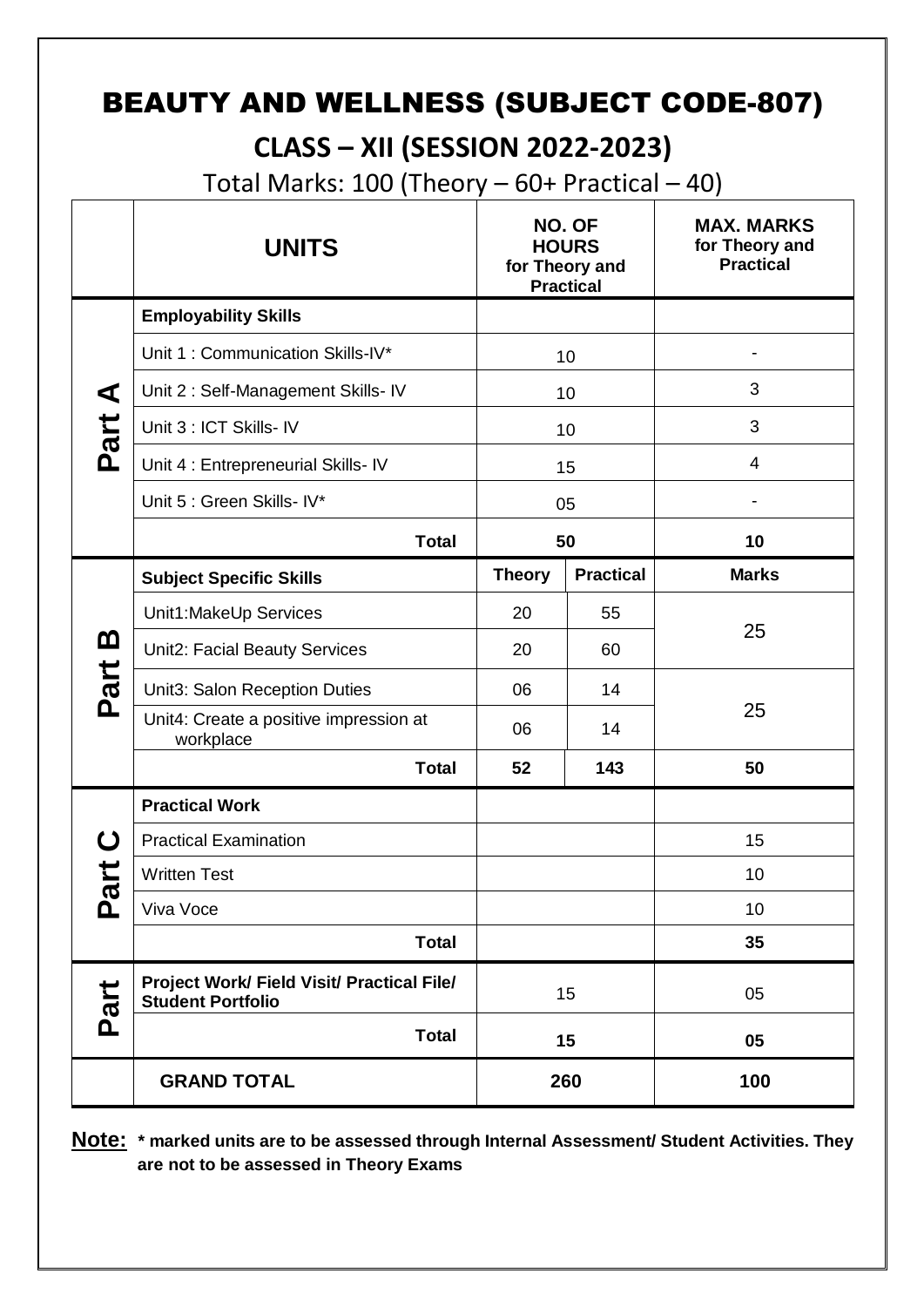#### **DETAILED CURRICULUM/TOPICS FOR CLASS XII**

#### **Part-A: EMPLOYABILITY SKILLS**

| <b>S. No.</b> | <b>Units</b>                                               | <b>Duration (in Hours)</b> |
|---------------|------------------------------------------------------------|----------------------------|
| 1.            | Unit 1: Communication Skills- IV*                          | 10                         |
| 2.            | Unit 2: Self-management Skills- IV                         | 10                         |
| 3.            | Unit 3: Information and Communication Technology Skills-IV | 10                         |
| 4.            | Unit 4: Entrepreneurial Skills- IV                         | 15                         |
| 5.            | Unit 5: Green Skills- IV*                                  | 05                         |
|               | <b>TOTAL DURATION</b>                                      | 50                         |

#### **Note: \* marked units are to be assessed through Internal Assessment/ Student Activities. They are not to be assessed in Theory Exams**

**Detailed Curriculum/ Topics to be covered under Part A: Employability Skills can be downloaded from CBSE website**.

#### **Part-B – SUBJECT SPECIFIC SKILLS**

- Unit 1: Make Up Services
- Unit 2: Facial Beauty Services
- Unit 3: Salon Reception Duties
- Unit 4: Create a positive impression at work place

#### **DETAILED CURRICULUM:**

#### **UNIT 1 – MAKE UP SERVICES**

| S.<br>NO. | <b>LEARNING</b><br><b>OUTCOMES</b> | <b>THEORY</b>                   | <b>PRACTICAL</b>                  |
|-----------|------------------------------------|---------------------------------|-----------------------------------|
| 1.        | <b>Perform Make</b>                | 1.<br>Basic skin types and skin | Identify basic skin types<br>1.   |
|           | <b>Up Services</b>                 | tones. (Oily, dry, normal       | and skin tone correctly.          |
|           |                                    | and combination; Skin           | 2. Select and apply the           |
|           |                                    | tone: Fair, dark, pink,         | correct make-up products          |
|           |                                    | yellow, pale)                   | to enhance facial features,       |
|           |                                    | 2. Select and apply the         | suit client's needs and           |
|           |                                    | correct make-up products        | achieve the desired effect        |
|           |                                    | to enhance facial features,     | keeping in mind the hue,          |
|           |                                    | to suit the client's needs      | tints & other colour              |
|           |                                    | and achieve the desired         | coordinates                       |
|           |                                    | effect                          | 3. Demonstration of different     |
|           |                                    | 3.<br>Various Make-up           | make-ups: Day, Party,             |
|           |                                    | products: Foundation,           | Evening Bridal Make Up            |
|           |                                    | powder, blusher,                | Application of bindi design<br>4. |
|           |                                    | mascara, eye shadows,           | Demonstration of draping<br>5.    |
|           |                                    | eye liner, eyebrow pencil,      | costumes on customer              |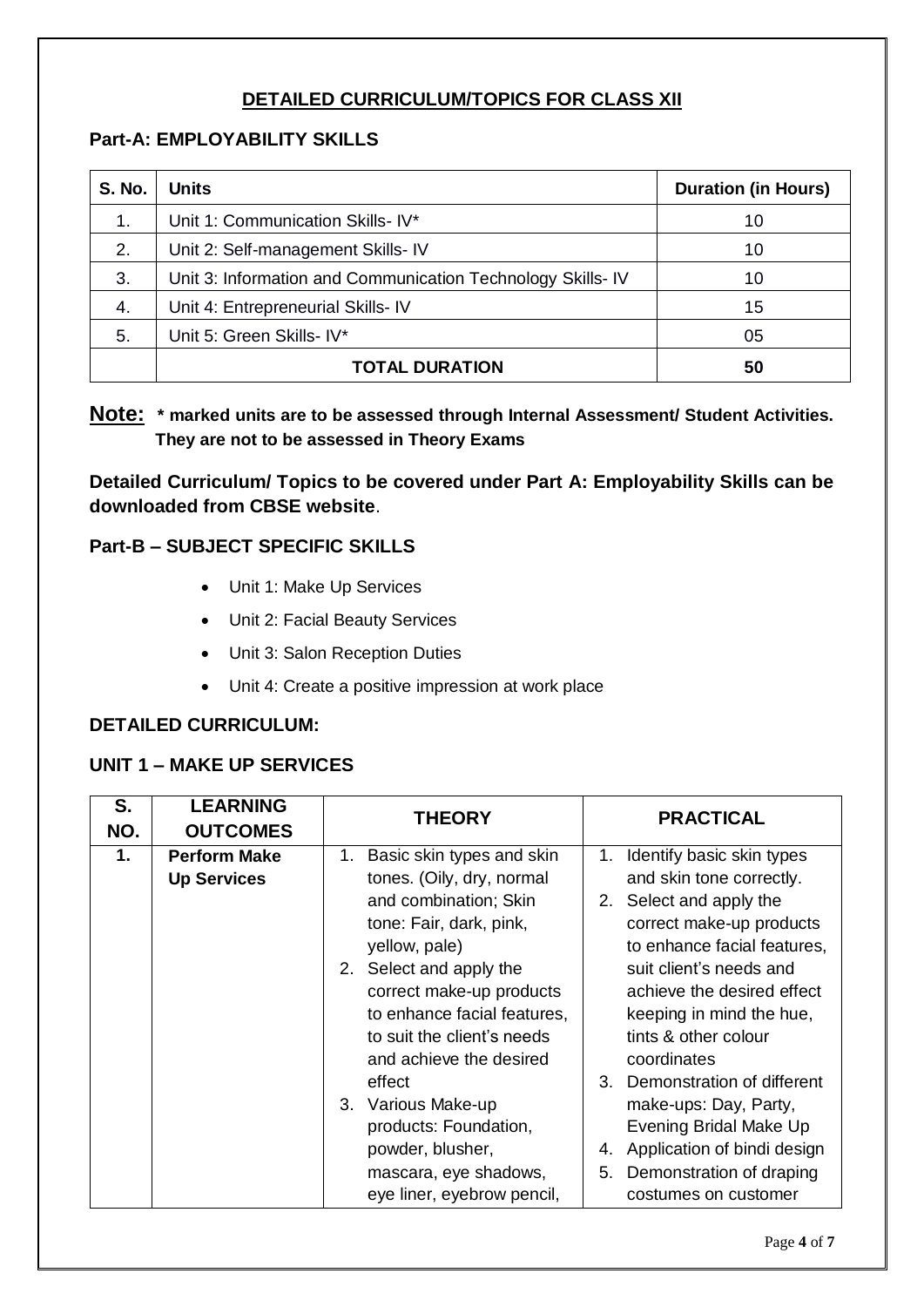| S.<br>NO. | <b>LEARNING</b><br><b>OUTCOMES</b> | <b>THEORY</b>                                                                                                                                                                                                                                                                                                                                | <b>PRACTICAL</b>                                                                                                                                 |
|-----------|------------------------------------|----------------------------------------------------------------------------------------------------------------------------------------------------------------------------------------------------------------------------------------------------------------------------------------------------------------------------------------------|--------------------------------------------------------------------------------------------------------------------------------------------------|
|           |                                    | lip liner and lip stick/gloss,<br>etc<br>4. Colour wheel and how to<br>use it for selecting right<br>makeup products<br>Importance of Highlighting<br>5.<br>and contouring with<br>respect to make up<br>6. Basic bindi designs<br><b>Different draping</b><br>7.<br>techniques*<br>Various make-up removal<br>8.<br>products and procedures | using correct techniques<br>and without discomfort to<br>the customer<br>6. Using make-up removers,<br>cleanser sand toners to<br>remove make-up |

**(\*NOTE: To be assessed in Practicals only. No question shall be asked from this portion in Theory Exams)**

#### **UNIT 2 – FACIAL BEAUTY SERVICES**

### **(\*NOTE: To be assessed in Practicals only. No question shall be asked from this portion in Theory Exams)**

| S.<br>NO. | <b>LEARNING</b><br><b>OUTCOMES</b>                                                                                                  | <b>THEORY</b>                                                                                                                                                                                                                                                                                                                                                                                                                                                                                          | <b>PRACTICAL</b>                                                                                                                                                                                                                                                                                                                                                                                                                                                                                                                                                                                                                                                                                                                                                                                                                                                                                                                                 |
|-----------|-------------------------------------------------------------------------------------------------------------------------------------|--------------------------------------------------------------------------------------------------------------------------------------------------------------------------------------------------------------------------------------------------------------------------------------------------------------------------------------------------------------------------------------------------------------------------------------------------------------------------------------------------------|--------------------------------------------------------------------------------------------------------------------------------------------------------------------------------------------------------------------------------------------------------------------------------------------------------------------------------------------------------------------------------------------------------------------------------------------------------------------------------------------------------------------------------------------------------------------------------------------------------------------------------------------------------------------------------------------------------------------------------------------------------------------------------------------------------------------------------------------------------------------------------------------------------------------------------------------------|
| 1.        | <b>Operate and</b><br>apply<br>electrical/<br>electronic<br>equipment for<br>facial beauty<br>services<br>safely and<br>effectively | Electrical/electronic<br>1.<br>machine equipment for<br>beauty services -Brush<br>Machine/Brush<br>Unit,<br>Facial Steamer(Vapour<br>Zone), High<br>Frequency,<br>2.<br>Galvanic<br>(lontophoresis,<br>Faradic,<br>Vacuum suction, Micro<br>Electro-muscle<br>current,<br>Stimulator,<br>Lymphatic<br>Drainage*<br>Equipment,<br>Microdermabrasion<br>,Ultra-sonic<br>3. Contraindications<br>&<br>contractions for use of<br>different machines.<br>4. Using<br>the<br>equipment for facial<br>beauty | 1. Identify<br>various<br>electrical/electronic<br>machine<br>equipment for beauty services<br>correctly -Brush Machine/Brush<br>Facial Steamer(Vapour<br>Unit.<br>Zone), High frequency, Galvanic<br>(lontophoresis, Faradic, Vacuum<br>suction, Micro current, Electro-<br>muscle Stimulator, Lymphatic<br>Equipment,<br>Micro<br>Drainage<br>dermabrasion, Ultra-sonic<br>Select<br>and prepare<br>2.<br>suitable<br>skincare products to meet the<br>client's needs in line with the client<br>service plan<br>3. Select the correct machine and<br>accessories as per the service<br>plan<br>4. Operate the equipment as per<br>manufacturer's instructions in<br>line with service procedure<br>requirements<br>Identify contra-indications and<br>5.<br>respective necessary actions<br>6. Demonstrate<br>specific<br>after-<br>procedure, homecare advice and<br>recommendations for product use<br>and further treatments to the client |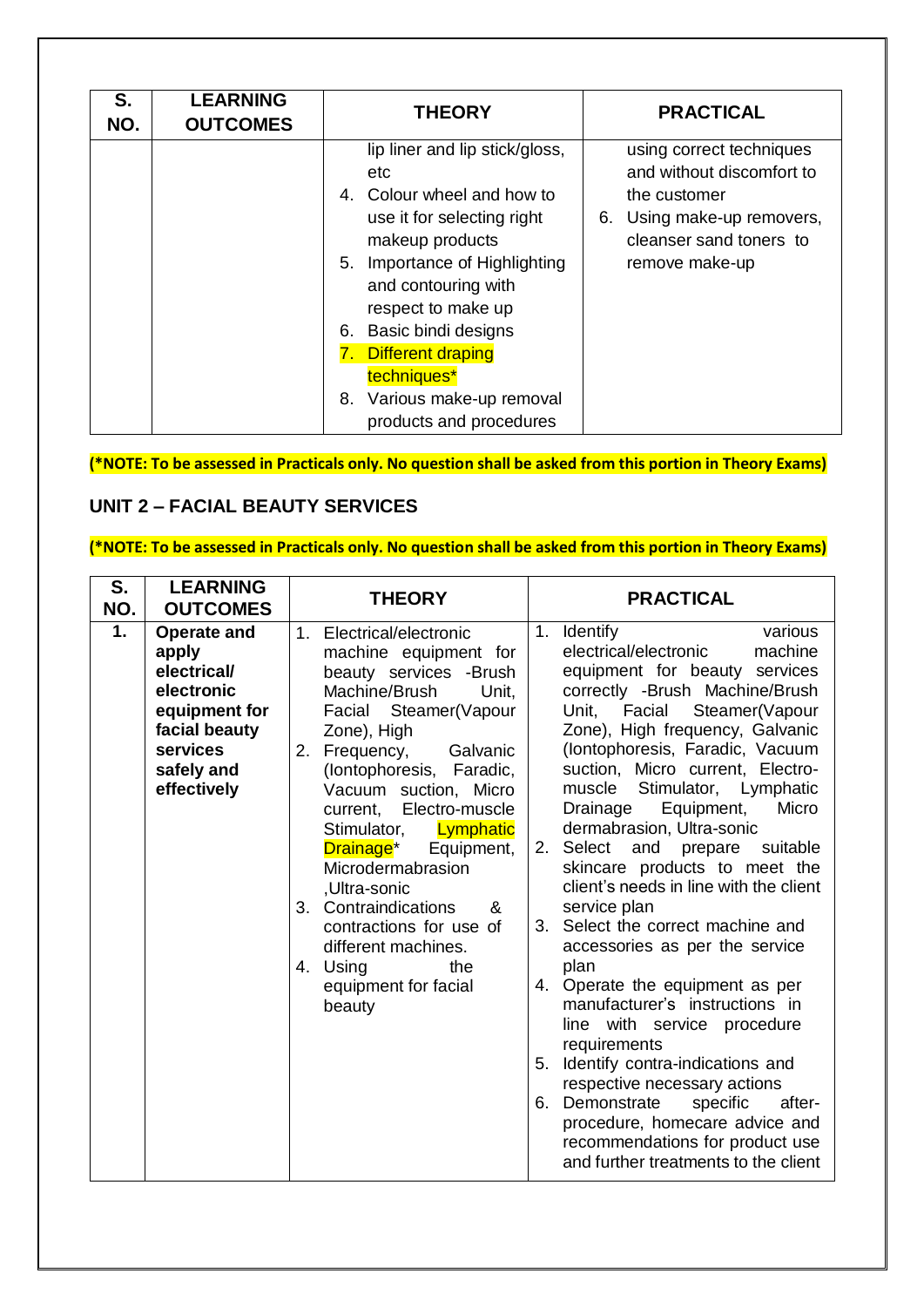#### **UNIT 3 –SALON RECEPTION DUTIES**

| S.<br>NO. | <b>LEARNING</b><br><b>OUTCOMES</b>          | <b>THEORY</b>                                                                                                                                                                                                                                                                                                                                                                                                                                                                                                                                                                               | <b>PRACTICAL</b>                                                                                                                                                                                                                                                  |
|-----------|---------------------------------------------|---------------------------------------------------------------------------------------------------------------------------------------------------------------------------------------------------------------------------------------------------------------------------------------------------------------------------------------------------------------------------------------------------------------------------------------------------------------------------------------------------------------------------------------------------------------------------------------------|-------------------------------------------------------------------------------------------------------------------------------------------------------------------------------------------------------------------------------------------------------------------|
| 1.        | <b>Perform salon</b><br>reception<br>duties | of<br>1.<br>Importance<br>customer<br>satisfaction for business and<br>professional success<br>Information required for booking<br>2.<br>an appointment and the purpose<br>of each item of information<br>3. Features and<br>operational<br>procedures of computerized<br>booking systems<br>Importance of<br>4.<br>managing<br>customers during waiting periods<br>and possible ways to do that<br>Customer service<br>5.<br>principles<br>including privacy and protection<br>to modesty of the customers<br>Data protection, its importance,<br>6.<br>application and relevant practices | 1. List types of products<br>and services offered by<br>the salon and their costs<br>2. Enlist time taken for<br>various services<br>and<br>procedures offered by<br>the salon<br>3. Role<br>play<br>to<br>different<br>demonstrate<br>client handling situation. |

#### **UNIT4–CREATE A POSITIVE IMPRESSION AT WORKPLACE**

| S.<br>NO. | <b>LEARNING</b><br><b>OUTCOMES</b>                                                                                   | <b>THEORY</b>                                                                                                                                                                      | <b>PRACTICAL</b>                                                                                                                                                                 |
|-----------|----------------------------------------------------------------------------------------------------------------------|------------------------------------------------------------------------------------------------------------------------------------------------------------------------------------|----------------------------------------------------------------------------------------------------------------------------------------------------------------------------------|
| 1.        | <b>Create Positive</b><br>impression at<br>work place<br>(Client care and<br>communication<br>in beauty<br>industry) | 1. Effective consultation<br>techniques to identify treatment<br>objectives<br>2. Effective communication<br>techniques when dealing with<br>clients<br>3. Professional etiquettes | Role plays to<br>demonstrate right<br>consultation &<br>communication<br>techniques with clients.<br>Demonstrate client<br>2.<br>handling method sciting<br>situational examples |

#### **LIST OF EQUIPMENT AND SUPPORT MATERIAL:**

The list given below is suggestive and an exhaustive list should be compiled by the teacher(s) teaching the subject. Only basic tools, equipment and accessories should be procured by the Institution so that the routine tasks can be performed by the students regularly for practice and acquiring adequate practical experience.

- **1.** All in one Eyelash Brush/Comb
- **2.** All Propose Comb
- **3.** Applicator Brush
- **4.** Arm Chair
- **5.** Barber Brush
- **6.** Bath Comp
- **7.** Blackhead Remover
- **8.** Bleach Brush
- **9.** Body Massage Bed
- **10.** Bowles